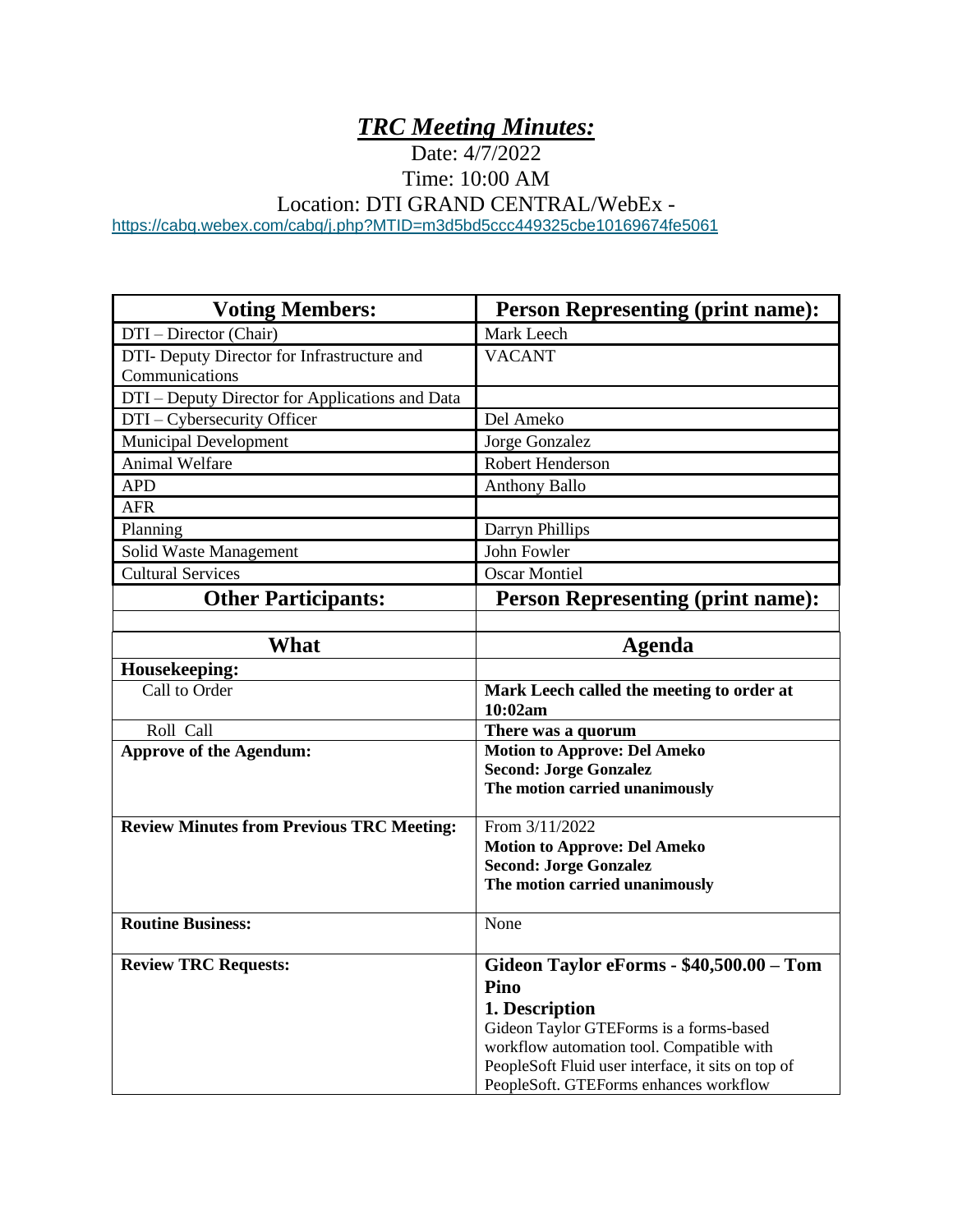capabilities and simplifies the design and maintenance of custom forms.

### **2. Business Case / Justification**

When compared to PeopleSoft forms, GTEForms has more user interface (UI) components that allow better modeling of workflow processes, improved testing capabilities, and better maintenance of code (important when upgrading PeopleSoft). The improved UI is expected to reduce the number of times that a form is rejected during complex workflows because of poorly designed forms. The underlying data model used in GTEForms also greatly simplifies form operations and subsequent data manipulation. This simplified architecture is anticipated to improve the performance of complex forms. The ERP team expect to use GTEForms during the deployment of Talent Acquisition Module (TAM) to solve a number of design issues that have been encountered during edge matching the business requirements with the existing TAM capabilities. A more complete evaluation is provided as a supporting document

### **3. Maintenance, Training and Other Associated Costs**

• Installation and training, \$10,000 • Enterprise Solution, \$30,500 annual licensing • Additional hourly rates available for additional assistance

**4. Impact to City / Dept Resources**  N/a

**Motion to Approve: Del Ameko Second: Jorge Gonzalez The motion carried unanimously. This item will be scheduled for the next ISC meeting.**

## **Sunport "Where we Fly" - \$20,000.00 – Patrick Frias**

### **1. Description**

Where we fly is an interactive route mapping app that will reside on the abqsunport.com site.

#### **2. Business Case / Justification**

The Where we Fly app will provide customers an online route search from the Sunport website that links destinations we currently offer to Airlines that can book the ticket, it will also provide the Sunport with valuable analytics of ticks and search results by destination that we currently do not have to help with Marketing and destination development. the App will also provide the customer options based off of flight duration, and stops or layovers.